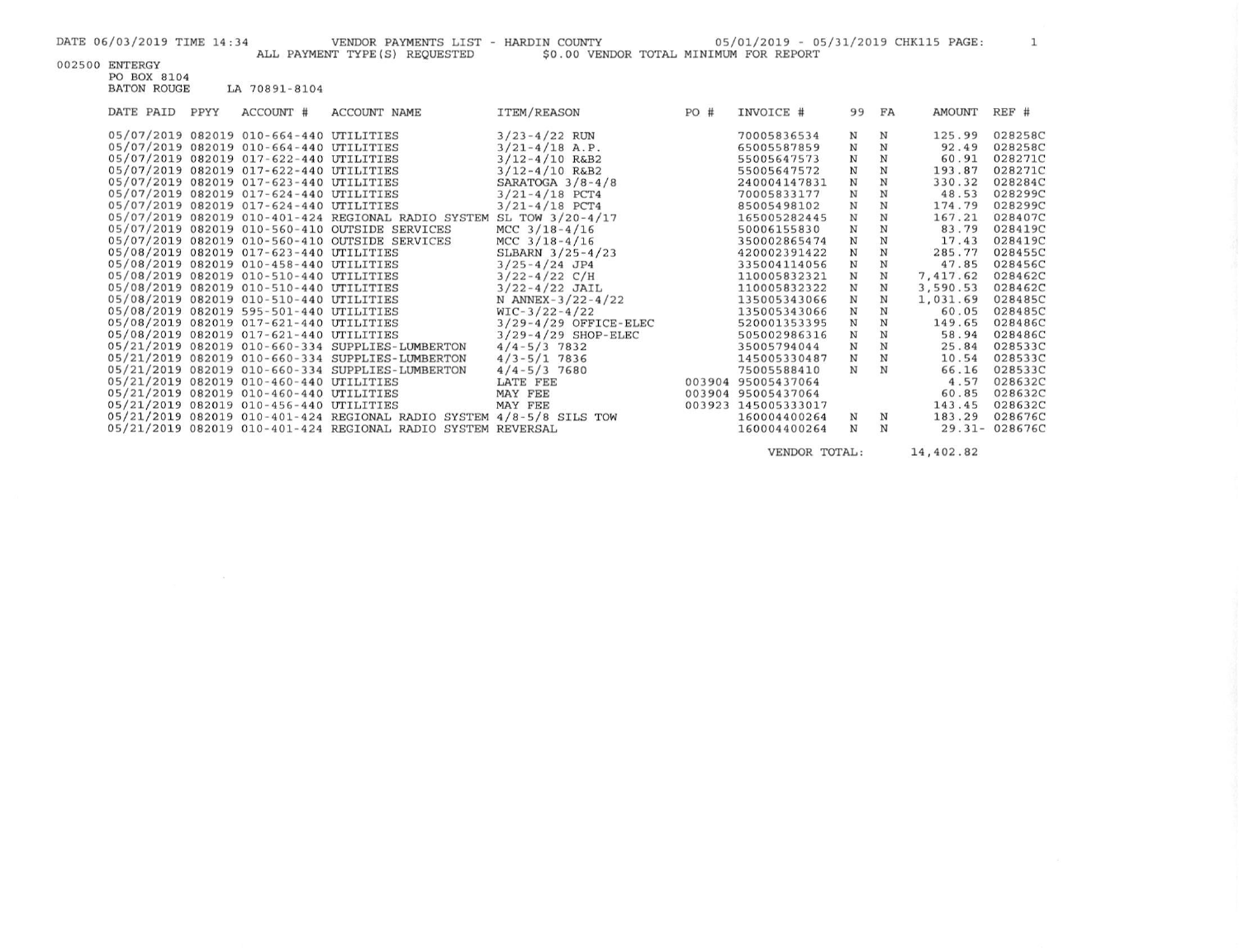| DATE 06/03/2019 TIME 14:34<br>VENDOR PAYMENTS LIST - HARDIN COUNTY<br>ALL PAYMENT TYPE (S) REOUESTED | \$0.00 VENDOR TOTAL MINIMUM FOR REPORT |     | 05/01/2019 - 05/31/2019 CHK115 PAGE: |          |    |          |         |
|------------------------------------------------------------------------------------------------------|----------------------------------------|-----|--------------------------------------|----------|----|----------|---------|
| 000300 CITY OF KOUNTZE                                                                               |                                        |     |                                      |          |    |          |         |
| P O BOX 188<br>KOUNTZE<br>TX 77625                                                                   |                                        |     |                                      |          |    |          |         |
| DATE PAID<br>ACCOUNT #<br>PPYY<br><b>ACCOUNT NAME</b>                                                | <b>ITEM/REASON</b>                     |     | INVOICE #                            | 99       |    | AMOUNT   | REF #   |
|                                                                                                      |                                        | PO# |                                      |          | FA |          |         |
| 05/21/2019 082019 010-510-440 UTILITIES                                                              | $4/1 - 5/1 C/H$                        |     | 05011401-050                         | N        | N  | 2,310.48 | 028672C |
| 05/21/2019 082019 010-510-440 UTILITIES                                                              | $4/1 - 5/3$ JAIL                       |     | 05011451-050                         | N        | N  | 4,489.51 | 028672C |
| 05/21/2019 082019 010-510-440 UTILITIES                                                              | $4/1 - 5/1$ ANNEX                      |     | 05010502-050                         | N        | N  | 221.10   | 028672C |
| 05/21/2019 082019 010-510-440 UTILITIES                                                              | $4/1 - 30$ NANNEX                      |     | 04006421-043                         | N        | N  | 233.43   | 028672C |
| 05/21/2019 082019 595-501-440 UTILITIES                                                              | $4/1 - 30$ WIC                         |     | 04006421-043                         | N        | N  | 13.59    | 028672C |
| 05/22/2019 082019 017-622-440 UTILITIES                                                              | $4/1 - 30$ R&B2                        |     | $03003401 - 043$                     | N        | N  | 204.43   | 028722C |
| VENDOR TOTAL:                                                                                        |                                        |     |                                      | 7,472.54 |    |          |         |

 $\sim 100$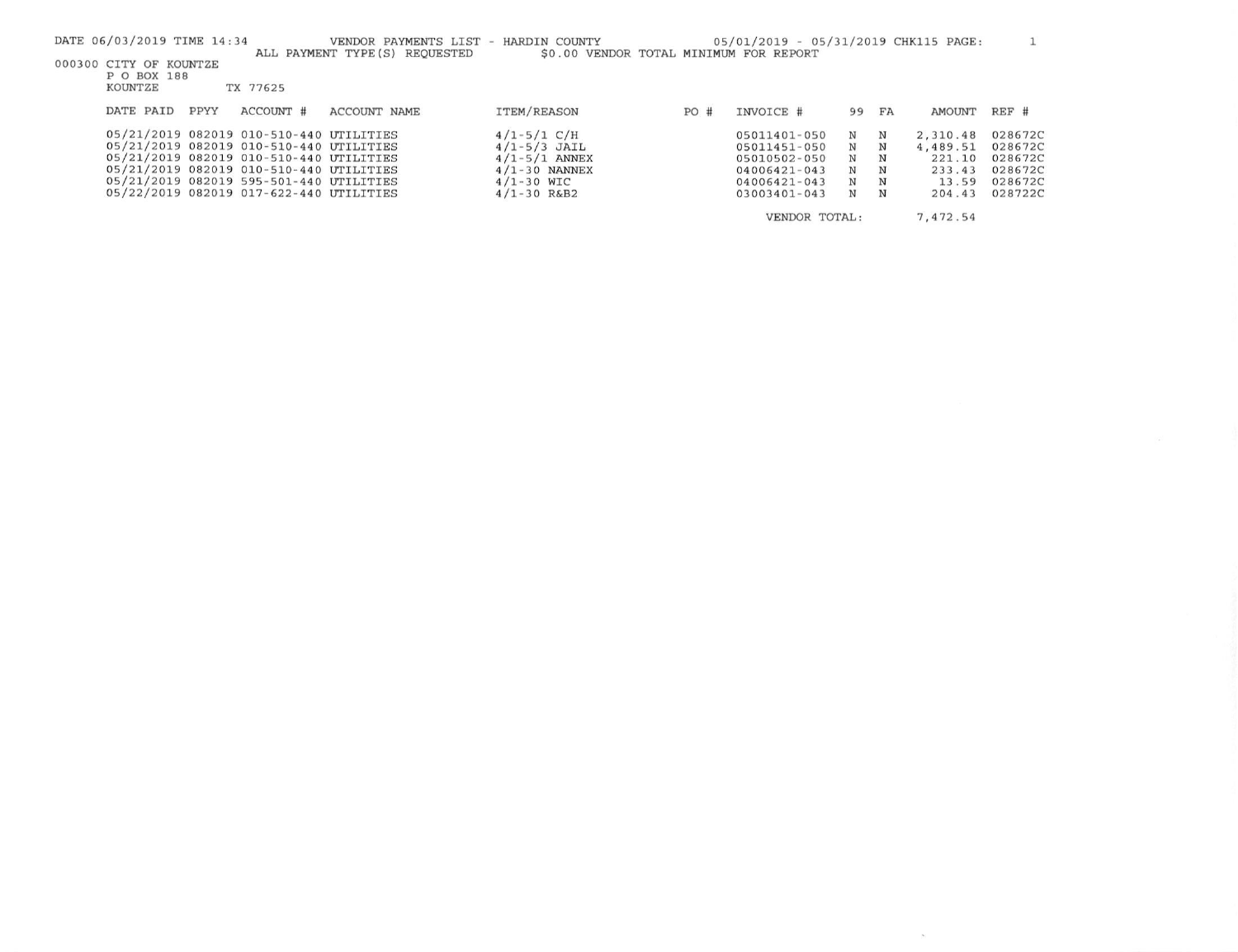|  | DATE 06/03/2019 TIME 14:34 |      |                                         | VENDOR PAYMENTS LIST -<br>ALL PAYMENT TYPE(S) REQUESTED | HARDIN COUNTY<br>\$0.00 VENDOR TOTAL MINIMUM FOR REPORT |               | 05/01/2019 - 05/31/2019 CHK115 PAGE: |             |             |        |         |
|--|----------------------------|------|-----------------------------------------|---------------------------------------------------------|---------------------------------------------------------|---------------|--------------------------------------|-------------|-------------|--------|---------|
|  | P O BOX 286                |      | 001792 WEST HARDIN WATER SUPPLY CORP    |                                                         |                                                         |               |                                      |             |             |        |         |
|  | SARATOGA                   |      | TX 77585                                |                                                         |                                                         |               |                                      |             |             |        |         |
|  | DATE PAID                  | PPYY | ACCOUNT #                               | ACCOUNT NAME                                            | ITEM/REASON                                             | PO#           | INVOICE #                            | 99          | FA          | AMOUNT | REF #   |
|  |                            |      | 05/08/2019 082019 017-623-440 UTILITIES |                                                         | $4/10$ READ                                             |               | 1171-042619                          | $\mathbf N$ | $\mathbf N$ | 20.00  | 028484C |
|  |                            |      |                                         |                                                         |                                                         | VENDOR TOTAL: |                                      |             | 20.00       |        |         |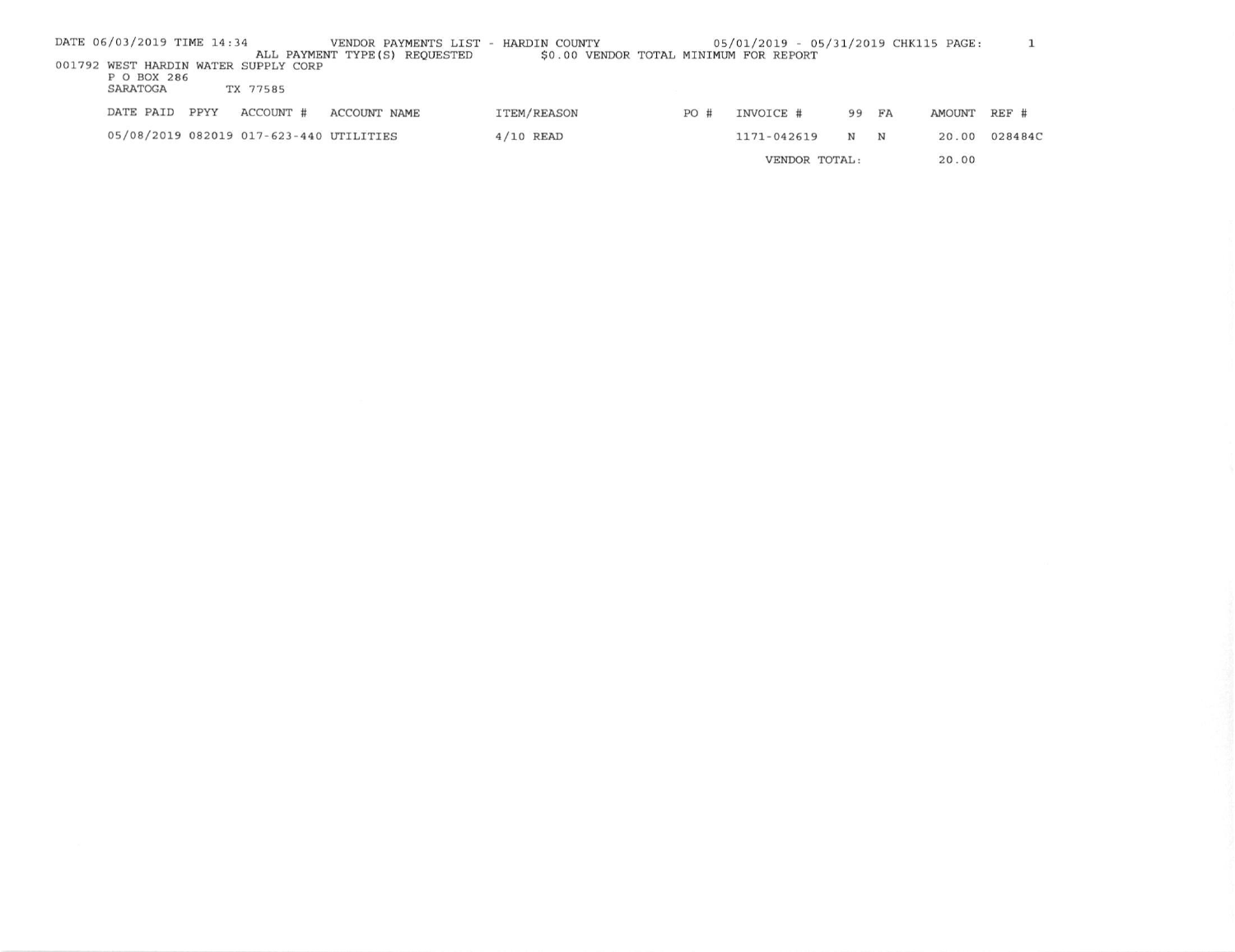| DATE 06/03/2019 TIME 14:34                                |      |                                         | VENDOR PAYMENTS LIST - HARDIN COUNTY |                                        |               | 05/01/2019 - 05/31/2019 CHK115 PAGE: |       |             |        |         |
|-----------------------------------------------------------|------|-----------------------------------------|--------------------------------------|----------------------------------------|---------------|--------------------------------------|-------|-------------|--------|---------|
| 000301 CITY OF SILSBEE<br>105 S. 3RD ST<br><b>SILSBEE</b> |      | TX 77656                                | ALL PAYMENT TYPE(S) REQUESTED        | \$0.00 VENDOR TOTAL MINIMUM FOR REPORT |               |                                      |       |             |        |         |
| DATE PAID                                                 | PPYY | ACCOUNT #                               | ACCOUNT NAME                         | <b>ITEM/REASON</b>                     | PO#           | INVOICE #                            | 99 FA |             | AMOUNT | $REF$ # |
|                                                           |      | 05/22/2019 082019 017-622-440 UTILITIES |                                      | $3/26 - 4/20$ R&B2                     |               | 040880001-04                         | N     | $\mathbf N$ | 32.50  | 028723C |
|                                                           |      |                                         |                                      |                                        | VENDOR TOTAL: |                                      |       |             | 32.50  |         |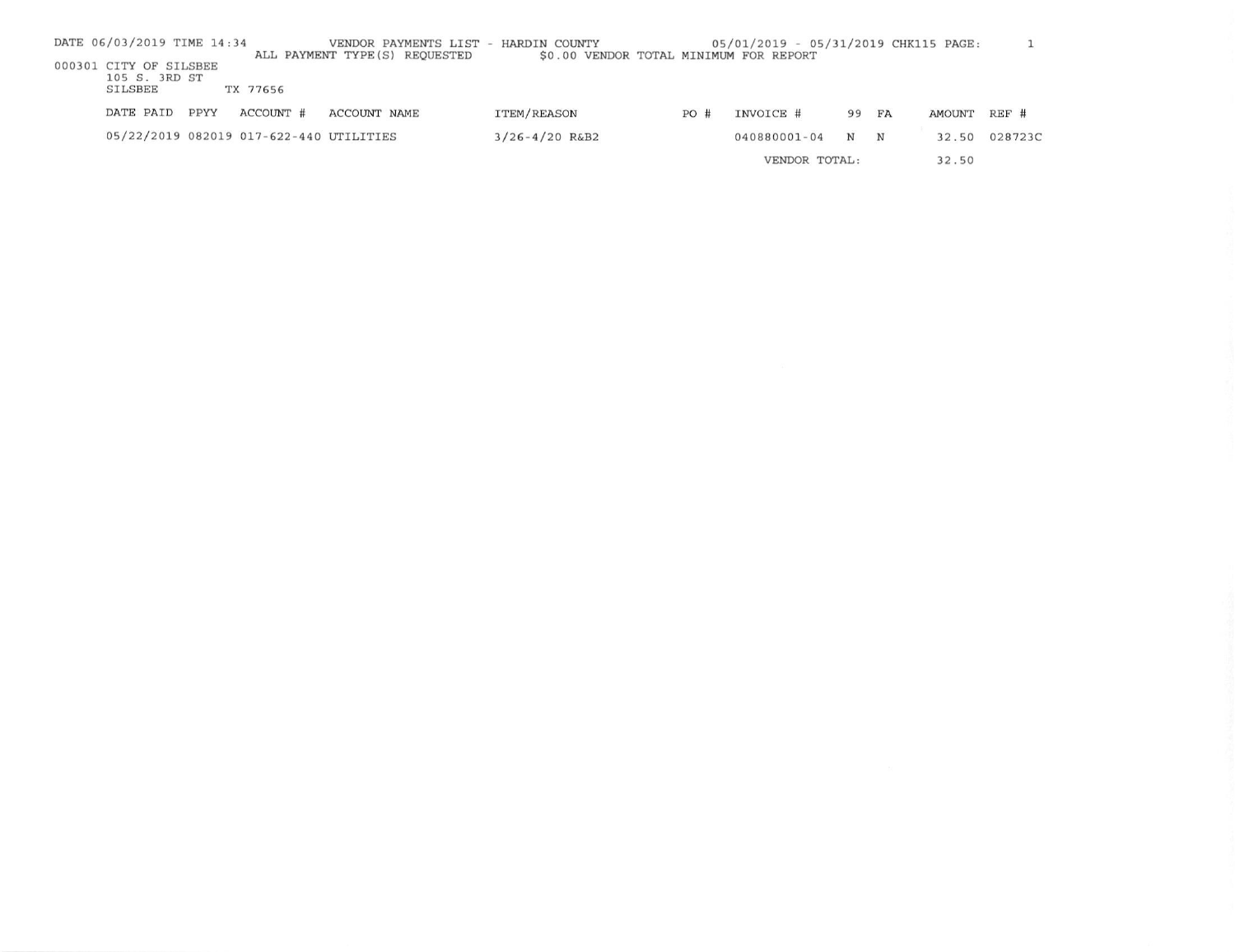|                                                                                                  | DATE 06/03/2019 TIME 14:34 |      |                                         | VENDOR PAYMENTS LIST - HARDIN COUNTY             |                    |               | 05/01/2019 - 05/31/2019 CHK115 PAGE: |     |       |               |         |
|--------------------------------------------------------------------------------------------------|----------------------------|------|-----------------------------------------|--------------------------------------------------|--------------------|---------------|--------------------------------------|-----|-------|---------------|---------|
| \$0.00 VENDOR TOTAL MINIMUM FOR REPORT<br>ALL PAYMENT TYPE (S) REQUESTED<br>001126 LUMBERTON MUD |                            |      |                                         |                                                  |                    |               |                                      |     |       |               |         |
| PO BOX 8065                                                                                      |                            |      |                                         |                                                  |                    |               |                                      |     |       |               |         |
|                                                                                                  | LUMBERTON                  |      | TX 77657                                |                                                  |                    |               |                                      |     |       |               |         |
|                                                                                                  | DATE PAID                  | PPYY | ACCOUNT #                               | ACCOUNT NAME                                     | ITEM/REASON        | PO#           | INVOICE #                            | 99  | FA    | <b>AMOUNT</b> | REF #   |
|                                                                                                  |                            |      | 05/07/2019 082019 017-624-440 UTILITIES |                                                  | $3/12 - 4/11$ R&B4 |               | 13191000/041                         | N N |       | 50.87         | 028304C |
|                                                                                                  |                            |      |                                         | 05/08/2019 082019 010-660-334 SUPPLIES-LUMBERTON | WATER/SEWER        |               | 02161507-050                         | N N |       | 35.02         | 028471C |
|                                                                                                  |                            |      |                                         |                                                  |                    | VENDOR TOTAL: |                                      |     | 85.89 |               |         |